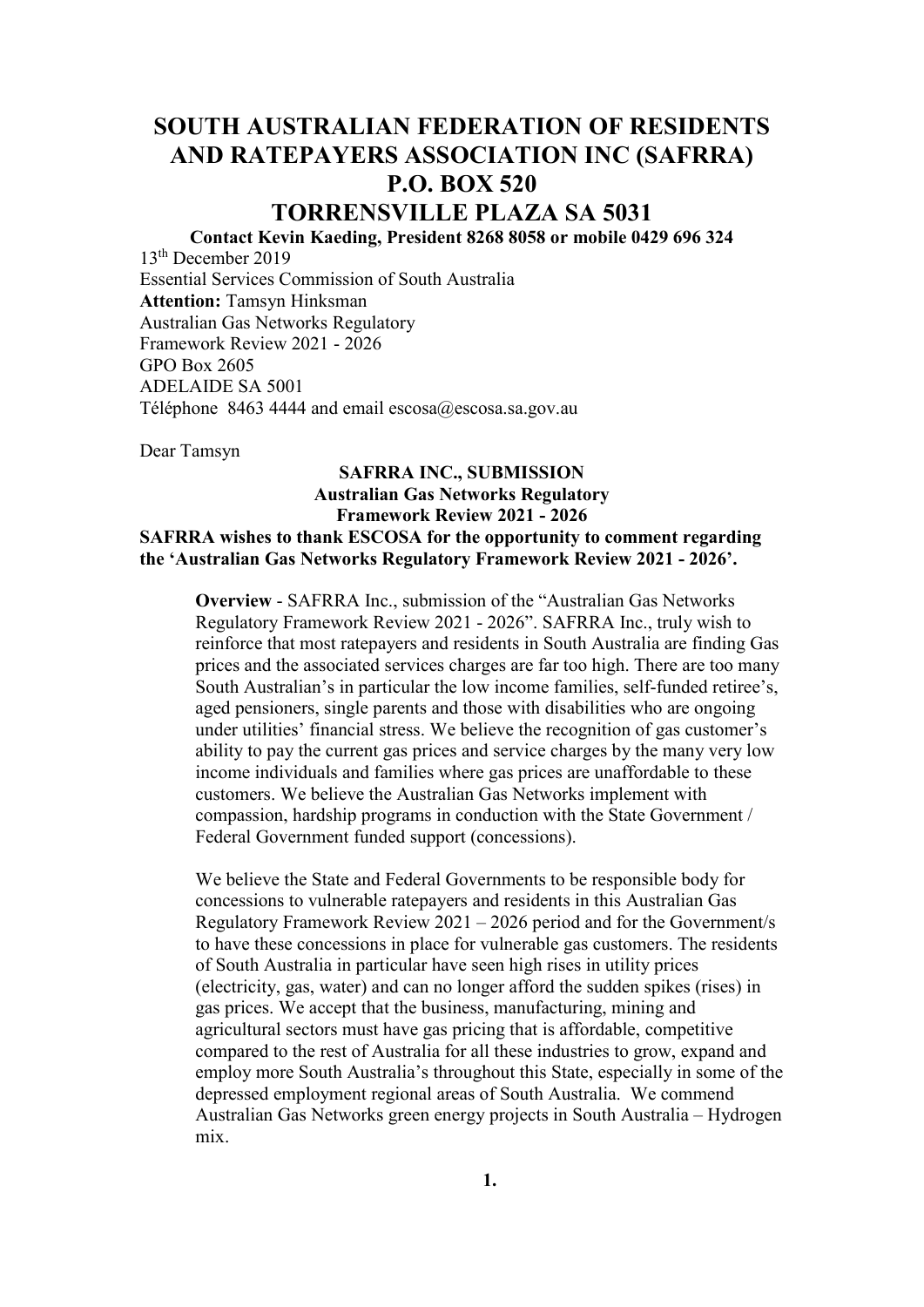### **SAFRRA Inc., Submission**

**1. Pricing** - SAFRRA Inc. believes Australian Gas Networks must keep gas prices as low as possible, keeping bills affordable to all South Australians. We commend AGN better understanding of vulnerable customers and acknowledge that AGN do not have customer details; their names / addresses like SA Water and the Electricity retailers of vulnerable customers. We support AGN introducing a 'pay it forward' option, developing hardship policy, employing social equality liaison staff. AGN is supporting / encouraging the Federal Government to consider raising the Newstart allowance and are working with the gas retailers billing services to be more customers friendly. We support the Residential Customers 8% gas price cut from the  $1<sup>st</sup>$  July 2021, equal to \$40.00 per year bill reduction but we would have preferred a higher reduction where possible. Employing South Australians the Business Communities Gas price reduction of \$360.00 per year helps business but it is still small reduction and the Industry gas price reduction of around \$20,000 helps Industries to better financially afford employing more South Australians especially in the Regional areas of South Australia. AGN's delivering their Environmental and Socially Responsibilities – **ESCOSA please make sure AGN's do implement meaningful hardship programmes.** 

**2. Safety and Reliability** – AGN must be commended by their own research that the general public are very comfortable with the safety and reliability of gas which has been ongoing for a very long time. It has been noted that AGN's Number 1 priority must be public safety to the customer's gas supply which must never be taken for granted and is strongly supported by SAFFRA Inc., to keep it **the number 1 priority** over all time. AGN keep doing what you do maintaining safety and reliability which is to be well budgeted in their business over the 2021 – 2026 Regulatory Framework Review.

**3. Growing the Network -** SAFFRA Inc. believes the AGN's needs to grow the gas network to keep gas prices as low as possible. Supply new development housing areas and old or other areas that can easily have gas connected to their home but be affordable.

**4. Sustainable Cost Efficient** – SAFFRA Inc. believes this is a given and we expect AGN's be reducing carbon emissions today and in the future. Residents and Ratepayers are keen to know how AGN's approach to the managing of waste as a good employer which in not negotiable and ESCOSA would expect this to be the case.

**5**. **Innovation -** SAFFRA strongly believes in green energy – Hydrogen carbon free gas blend. New Hydrogen production projects (green energy) AGN's Hydrogen Park SA project in South Australia. SAFFRA Inc. believes AGN's is working with industry benchmarks to be cost efficient well above industry benchmarks for the benefit of ratepayers and residents in South Australia. Delivering profitable growth can be achieved but not by the over gas pricing supply and high service charges to make an excessive profits, resulting too high gas prices for consumers. **2.**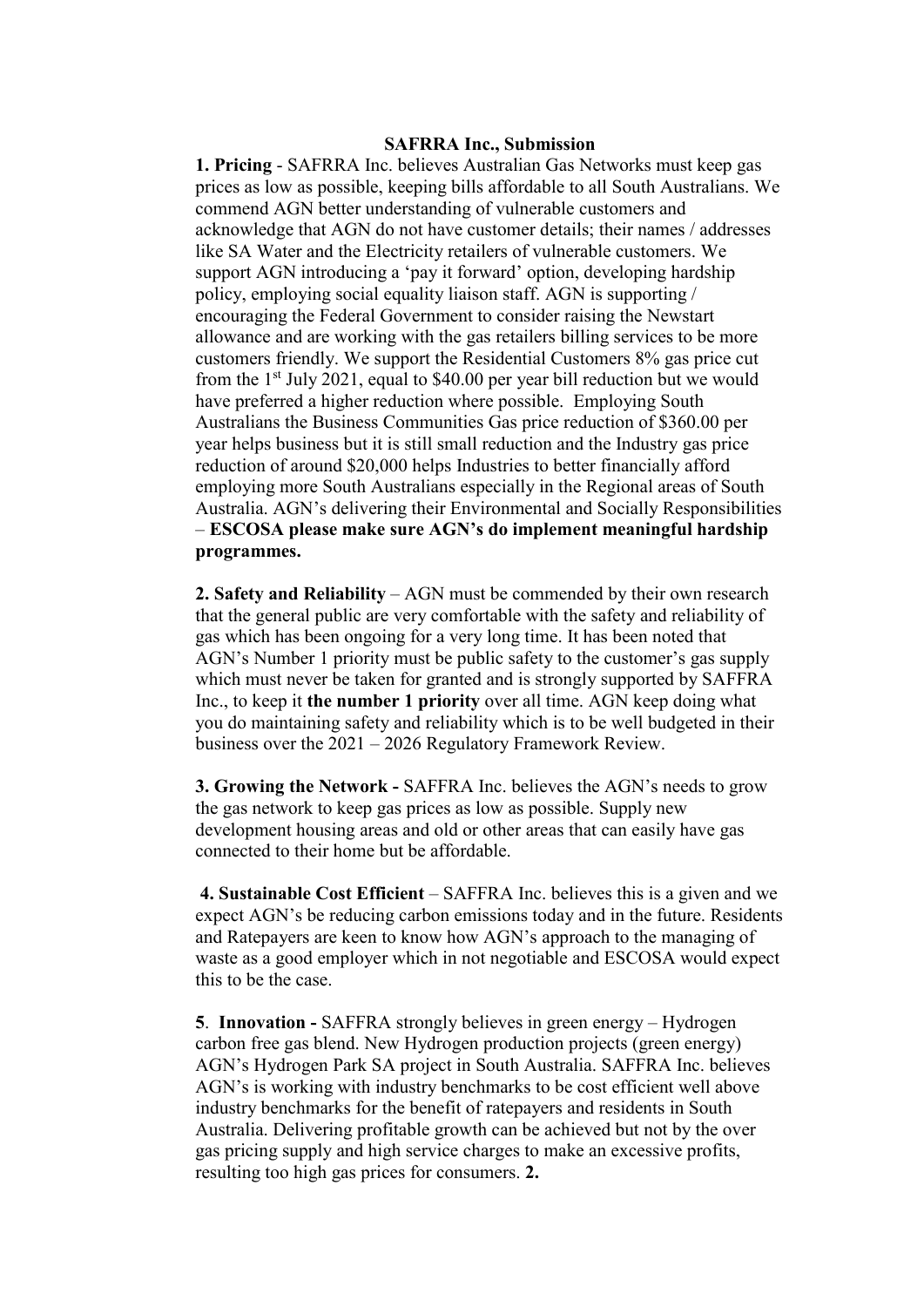**6. Meter Reading** – SAFFRA Inc. believes AGN should make smart meters available to customers at a modest fee, when they choice. We believe when new housing estates are planned and are being built that smart meters be installed by the contractor or AGN's expense but not for the customer to pay for this innovation. Some gas supply areas we have been led to believe there is a cost advantage for AGN to install smart meters which are cost efficient, especially when replacing damaged or old redundant meters by AGN. We believe in the future smart meters will be more acceptable to most customers and will be rolled out in most areas.

**7. Customer Experience** –AGN's customers around 30% do see digital as "the way of the future", being more convenient, accessible and earlier to use. SAFRRA believe these services (digital) should be a part of the existing service costs and AGN should not increase costs to the customers for these future digital services in their networks for the customers.

**8. AGN's Rate of Return** – SAFRRA Inc. believes AGN is to apply the AER's Rate of Return Guidelines which is 4.82%. Currently with our low inflation rate assessed at 2.34%, low interest rates, low or no taxation dedicated costs are very low. The Australia and the World Economies can change dramatically over night then the rate of return will need further adjusting over the five year period from 2021 - 2026. We believe AGN's rate of return over five years is really a line in the sand / estimate and to be adjusted over short periods of time where required.

**9. Regulated Asset Base / Adjusting the RAB** – SAFFRA Inc. believes where the RAB reflects past investments which we have been told are not recovered by investors. With the current RAB over 1.5 billion there is a need to consider the economic life of AGN's assets instead of historically at every five year review, we believe the RAB should this be done more regular yearly to give the business and the customers a true indication, having more accurate data of what is happening to AGN's assets base rather than wait five years for further adjustments which may see severe changes in the inflation targets.

**10. Depreciation / Regulatory Depreciation –** SAFRRA Inc. believes AGN's must factor in as a business and within the regulatory framework for 2021 – 2026 uncertainties. We support the need to decarbonise consistent with global requirements in Australia to reduce emissions. Uncertainties net zero carbon frameworks by 2050 which is still not clear that economic life of network not exceed 2050, again still requires modification in our changing global economic framework. Ratepayers and residents in South Australia renewables – hydrogen versus methane, the trial interstate in Victoria predict further extra costs to gas suppliers in South Australia, adding \$40.00 extra to the gas customer's bill which we would not be favourable to our communities. SAFRRA Inc., have seen the standard useful life of asset categories approved by the AER for the current AA period and very much favour the 'Year by year' tracking approach by AGN.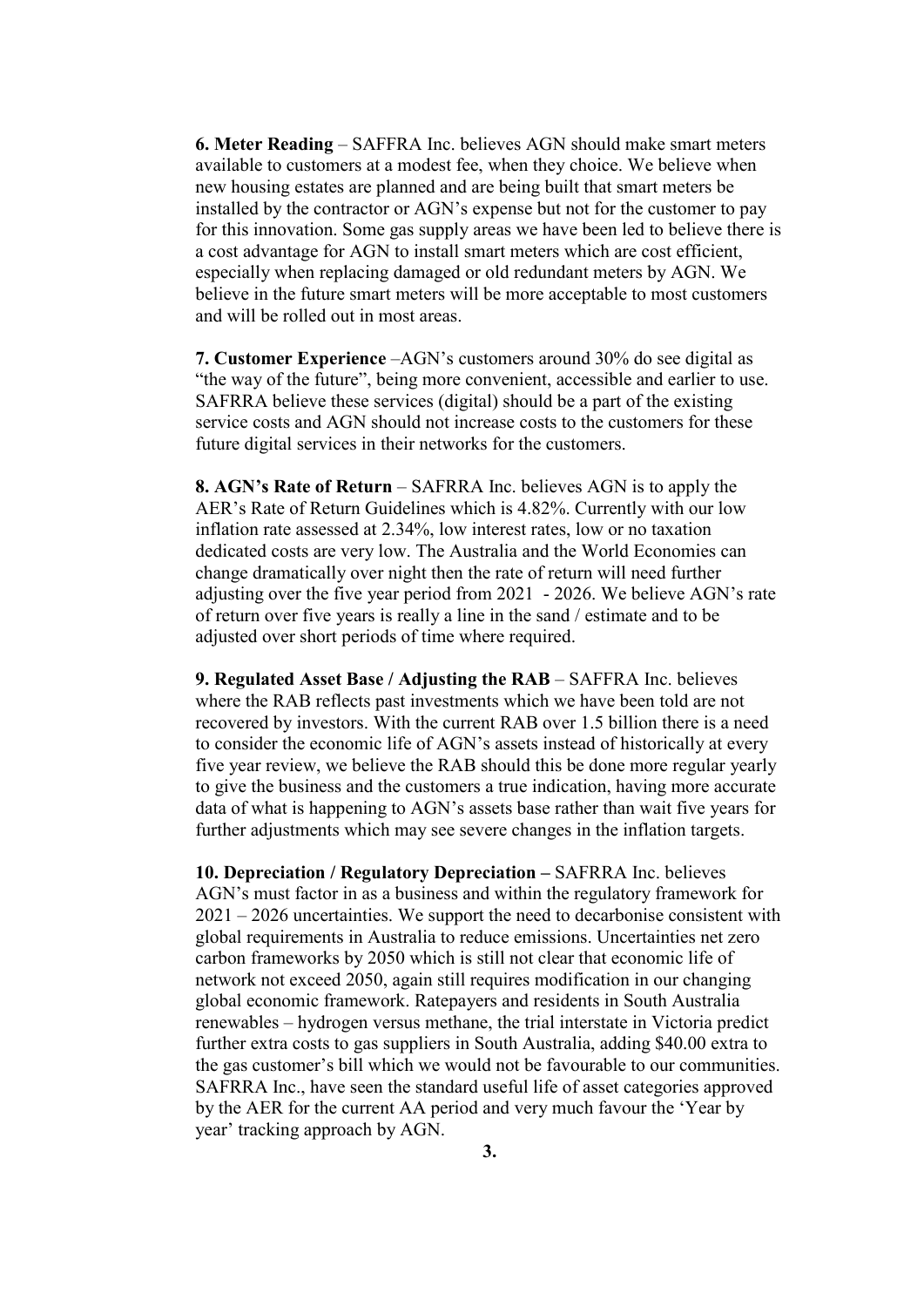**10. Depreciation / Regulatory Depreciation Continuation–**The standard useful life of assets 60, 40, 20 15, 10, 5 years over the course of time in the regulatory periods will need reviewing as replacing especially mains and inlets (both 60 year useful life) is expensive and spikes in gas customers bills to be avoided at all costs. We have been led to believe AGN's depreciation of \$477 million including mains replacement is to be completed by the end of 2025 / 26. Will this be completed in that time frame and will AGN's replacement works be completed in 2025 - 2026?

**11. Demand / Forecasting Methodology -** The projected demand forecasts and SAFFRA Inc. believes the greater numbers of customers in SA is very good for local employment considering SA's high unemployment rate, the forecasting residential and small commercial demand and these principles are employed by the Australia Energy Market Operator but still requires continuing monitoring and technology new green products modifications.

**Demand Residential Forecast Methodology –** Regarding new connections that are based on the Housing Industry Association (HIA), new dwelling connections. AGN needs to be very proactive in the market place to increase new gas customer's connections, to be customer friendly and cost affiant. We believe that AGN where possible work should work more closely with Electricity conversions for customers to have dual appliances marketing in new home developments and green energy gas is promoted more. We have seen within the residential methodology used by AGN that residential customer number growth has decline in volume by 1%. We would encourage AGN go out of their way to promote increased residential growth especially with new customers and have a better ability to supply gas that is cost effective for the business of AGN in South Australia to supply gas to customers with extra infrastructure for future expansion. Can we expect with more customers' connected overall cheaper gas and service fees?

**Demand Commercial Forecast Methodology –** SAFFRA Inc. believes AGN, work closely with the South Australian Government in the promotion, expectations of increased economic activity especially in regional areas of SA and new ventures - Hydrogen mix, green gas for South Australia. We believe price is very important over the next AA period. Commercial demand for using the current methodology forecasts result in a volume growth of .8% per year, South Australia must aim for a higher volume growth by more State and Federal Government initiatives to bring industries back to South Australia.

**Demand Industry Forecast Methodology -** SAFRRA Inc. believes AGN needs urgent consultation as soon as possible with both the State and Federal Governments taking into account South Australia's depressed decline of industry gas connections of 1.4% which equates to a decline in capacity of .9% per annum. South Australia needs more industry not less and we believe growth in green gas connections must increase to employ more South Australia's to build our State future. AGN you do need our government's support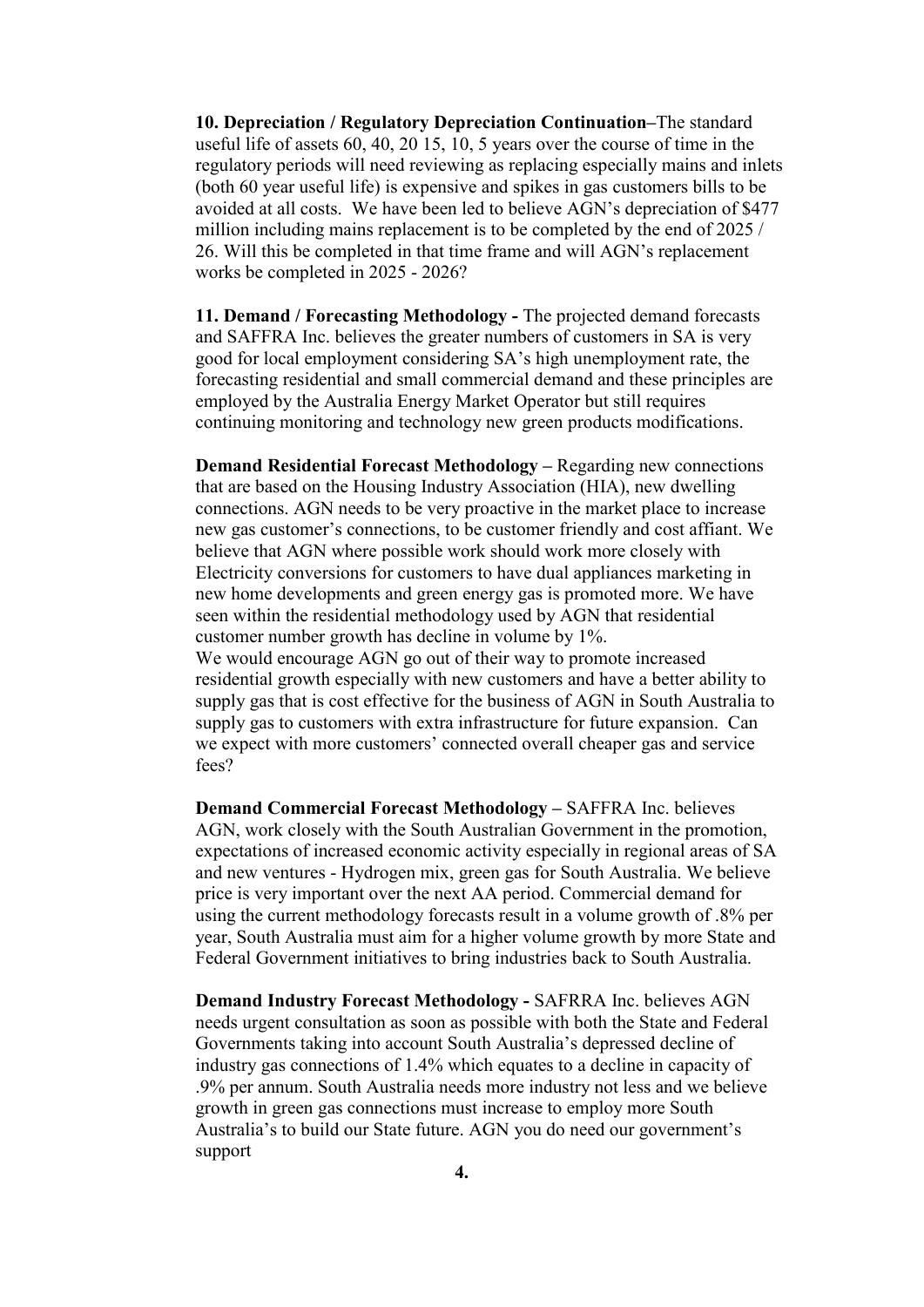**12. Incentives / Economic Regulation Framework, Mechanisms, Capex, Innovations, Customer Service** – SAFRRA Inc. support AGIG expenditure being extensively tested against the National Gas Rules ensuring AGIG is achieving the lowest sustainable cost, lower gas prices for all consumers. Safety and maintaining existing services must not be compromised and levels of demand well taken care off.

SAFRRA Inc., believe transparent accurate audited expenditure must be in place to make sure that any savings made by the business within a regulatory period kept by the business (AGIG) until the actual costs are made available at the next reset. As you can see how much we rely on the correct costs being audited transparent by AGIG. ESCOSA may wish for a better transparency which is understandable.

**Incentive Mechanism** and we know that an Opex Incentive Scheme exists in South Australia. SAFRRA Inc., strongly supports as we believe AGIG does effective, outcome-based incentives arrangements to promote the long term interests of AGN's customers by the business. We believe it is better for the gas consumers to have smooth, steady pricing controls across those years of a regulatory price control period incentives.

To have in place incentive mechanisms providing additional rewards, penalties, financial, reputational / administrative. Gas customers to be assured business efficiencies lower the cost of gas supplied to the customer foremost.

**Capex Incentives** – SAFRRA Inc. supports AGN's CESS for SA proposal which also applies in Victoria (National Consistency), with caution. AGN's is proposing that the share of gains / losses Business (AGN) be 30%, Customers share be 70%. With a loss to the business the poor gas customers take a 70% loss compared to a 30% loss to the Business.

We believe a poor AGN business judgement which may not happen, gas customers have the potential for higher losses which are not in the best interests of South Australian Gas Customers. The loss arrangement should be adjusted differently / changed. More appropriate being a 70% loss to business (AGN) and a 30% loss to the gas consumers to reduce undue risks / poor judgement by AGN in the business.

**Innovation Incentives** – SAFRRA Inc. supports AGN's application for an Innovation Scheme but we believe gas customers expect the business to be doing this as part of their normal business activities but why should the customers be expected to pay for this service that will reduce the cost of the business by AGN (suppling gas). The payback period may be longer than the regulatory period in regard to innovation incentives; AGN's should make these adjustments themselves to recover these costs, within their normal business activities.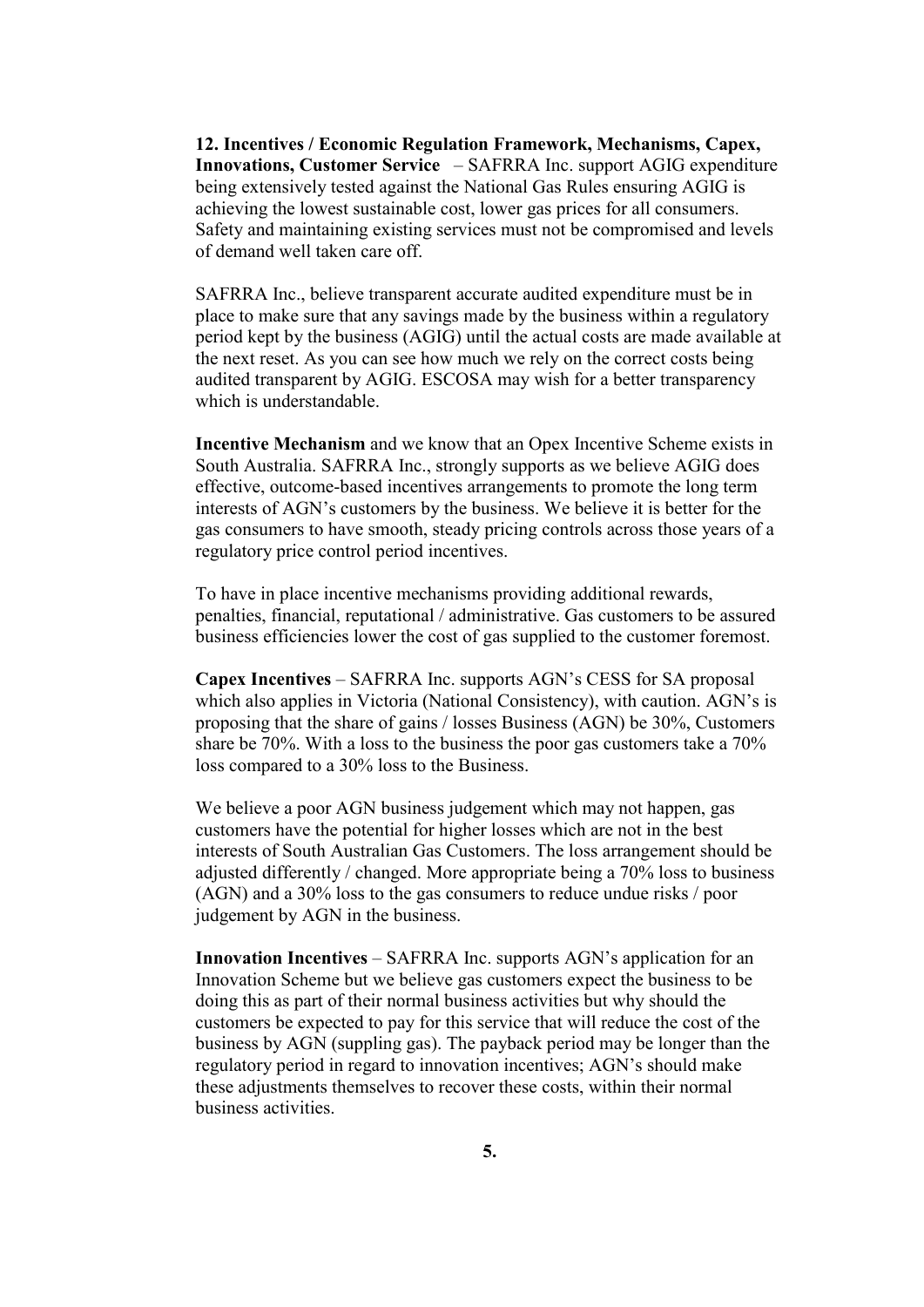**12. Incentives / Economic Regulation Framework, Mechanisms, Capex, Innovations , Customer Service Continuation** – **Customer Service Incentives –** SAFRRA Inc. supports AGN's to consider a customer service or output incentive scheme which our Electricity distributors already use. These Customer Service Incentives we have been led to believe are commonly used by regulators to lift poor service outcomes by providing financial incentives when customers experience service outcomes below the set target for that service, customers receiving a target incentive payment. SAFRRA Inc. supports AGN providing these customer service incentives.

**13. Financeability** – AGN's their business financeability must be one of the most important matters to them and for their customers throughout the 2021 – 2026 regulatory framework review. We can see by the Preliminary Modelling Chart AGN's debt in 2021 / 22 of 1,045 and in 2025 /26 modelling is forecast to be 1,157 and aiming for a minimum average 9% FFO / Debt, meeting the businesses and credit rating agencies for a BBB+ / A-. These figures / forecasts are only relevant when projected internal forecasts, world markets stability is on track but world events can totally change these forecasts by increased costs, interest rate rises, higher supply costs, hydrogen mix and major restrictions in supply of gas to customers (pipelines). Only aims for outcomes that are financeable.

Five years in today's financial environment is a long time, yearly forecasts / estimates need to be recognised by the business with internal, green energy and world environmental events as well (climate change).

**14. ESCOSA** – SAFRRA Inc. strongly supports ESCOSA dedicated extensive work regarding the Regulatory Framework Review 2021 – 2026 and we believe Australian Gas Networks have been one of the best gas distribution utilities engaging key South Australian businesses and community groups in a very transparent informative References Groups to achieve the most appropriate result for the Regulatory Framework Review 2021 - 2026. We support ESCOSA making minor amendments (59) to each of ESCOSA's AGN regulatory instruments which we believe improves clarity, alignment with the national gas framework.

The maintaining of current monitory reporting regime – responsiveness to gas leaks, emergency telephone number, public reporting gas leaks unplanned gas interruptions are of course a given for AGN, always to be maintained, public safety must always be the top priority for AGN customers and the general public expect this. ESCOSA may not believe in the setting of jurisdictional service reliability standards re performance targets in the 2021 – 2026 regulatory periods.

SAFRRA Inc. believes jurisdictional service reliability standards should be set, ESCOSA believing not to? Why? Will these standards increase administration costs for AGN gas customers?